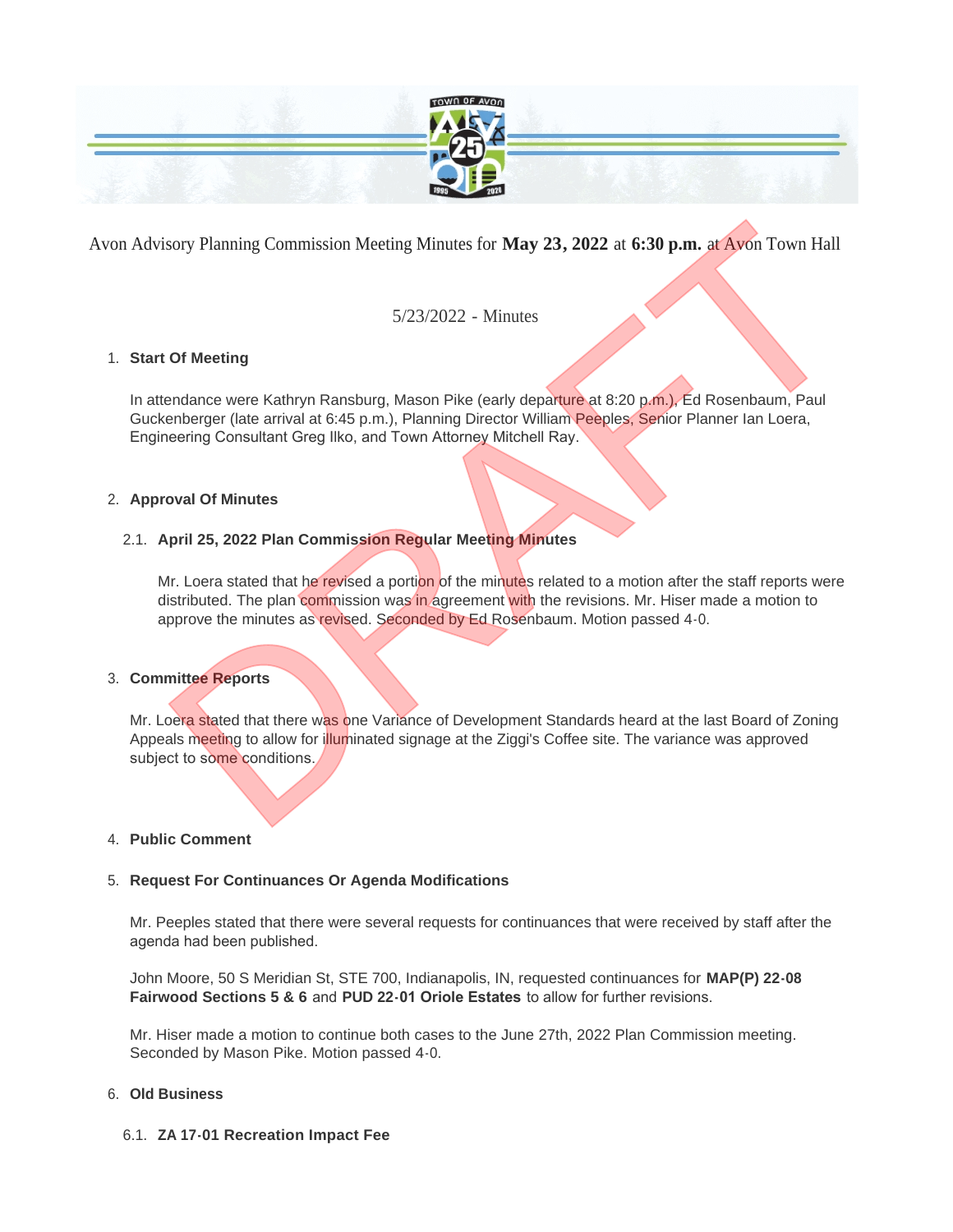Mr. Peeples briefly introduced the Recreation Impact Fee.

Ryan Cannon, Town Manager, 6093 Lacebark Way, Avon, IN. Mr. Cannon further explained the proposed Recreation Impact Fee to the Commission and recommended approval.

Mrs. Ransburg opened the floor for public comment at 6:50 p.m. Hearing none, Mrs. Ransburg closed the floor for public comment.

Mr. Rosenbaum made a motion to approve the Recreation Impact Fee. Seconded by Paul Guckenberger. Motion passed 5-0.

### **DPR 21-16 RISE Of Avon, LLC** 6.2.

Mr. Peeples presented his report to the commission. Staff recommended approval of the requested waivers and the Development Plan Review petition subject to the conditions outlined within the staff report.

The commission discussed staff's change in recommendation as it relates to the requested waivers.

The petitioner presented their proposal to the **Plan Commission. The commission further discussed the** requested waivers. The petitioner stated that they were able to meet the standards of the ordinance for the six buildings which front on Ronald Reagan, but are still requesting waivers for the rest of the buildings. Mr. Rosenbaum made a motion to approve the Recreation Impact Fee. Seconded by Paul<br>Suckenberger. Motion passed 5-0.<br>DPR 21-16 RISE Of Avon, LLC<br>Mr. Peeples presented his report to the commission. Staff recommended approval

Mrs. Ransburg opened the floor for public hearing at 7:11 p.m.

Jim Hutchek, 2342 Fisher Ave, Speedway, IN, 46224. Mr. Hutchek stated that there is no remonstrance against this development and discussed the several meetings held with staff regarding this proposal. He discussed and expressed his support for the waiver of architectural standards.

Developer, Jim Sapp, 870 Castleton Rd, Indianapolis, requested a brief recess to discuss matters with his team.

The petitioner requested a continuance of this petition.

Mr. Pike stated that he would not support the waiver of architectural features unless the most northwest building also met the requirements of the ordinance.

Mr. Rosenbaum asked what changes will be made if the continuance is granted. The petitioner stated that they would discuss the new information given by Mr. Pike and are requesting due to the number of board members.

Mr. Guckenberger stated that he wants the development to look better than just storage units and wants to maintain the aesthetic appeal of Ronald Reagan. He further expressed his desire for all buildings to meet the standards of the Overlay District.

The commission requested that the petitioner come back with a last and final proposal that satisfies the desires of the commission.

Mr. Pike made a motion to continue **DPR 21-16 Rise of Avon, LLC** to the July 25, 2022 Plan Commission meeting. Seconded by Paul Guckenberger. Motion passed 5-0.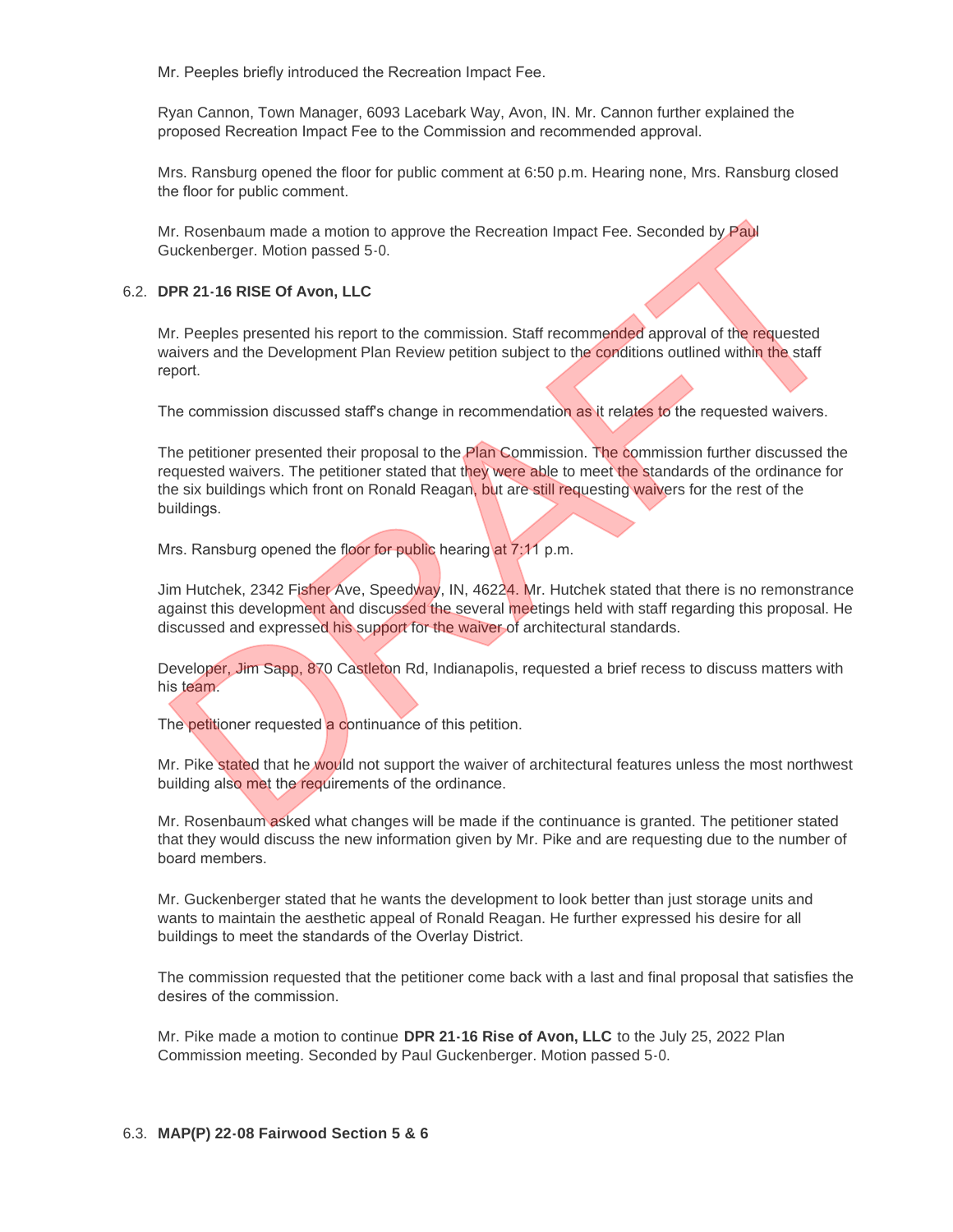Continuance granted. See *Requests for Continuances or Agenda Modifications.*

# **PUD(P) 22-01 Oriole Estate PUD**  6.4.

Continuance granted. See *Requests for Continuances or Agenda Modifications.*

#### **ZA 22-05 Turner Trace Modification Of Commitments** 6.5.

Mr. Peeples presented his report to the commission. Staff recommended approval of the petition subject to the alternate commitments provided on May 5, 2022.

The commission and staff discussed the the current zoning of the property as it relates to permitted uses under the current ordinance as opposed to what is permitted as part of the recorded commitments. They also discussed the changes made to the petition since the last Plan Commission meeting.

Amy Comer-Elliot, Comer Law Office, 71 W Marion St, Danville, IN, spoke on behalf of the petitioner, Ben Comer. She stated that the petitioner has amended their request to include gas stations and convenience stores as prohibited uses and made herself available for questions.

The commission discussed the historical context behind the commitments as it relates to the current development of the property. They also revisited the discussions had at the previous plan commission meeting on this petition.

Nicki Martin, 10774 Miller Dr, stated that she is speaking on behalf of several residents in the area surrounding 1285 Hope Dr. She expressed concerns related to drainage stormwater runoff, roadway conditions, traffic, and permitted uses of the commercial area.

Laurie Rolston, 1311 S Avon Ave, Avon, IN explained the historical context related to the recorded commitments. She further expressed concerns regarding taverns/bars and drive-throughs as permitted uses.

Shirley Eagle, 1304 S Avon Ave, Avon, IN expressed concerns regarding flooding on her property and traffic on Avon Ave.

Bob Culler, 1483 Laurel Oak Dr, Avon, IN, stated that he is representing the Coalition for Responsible Growth. He found that previous speakers had sufficiently addressed the concerns with the commercial aspect, but asked the commotion to include a condition which states that the architectural standards will meet or exceed the standards set forth within the Unified Development Ordinance if they choose to approve the petition. *In.* Peeples presented his report to the commission. Staff recommended approval of the petition subject<br>the alternate commitments provided on May 5, 2022.<br>The commission and staff discussed the the current zoning of the p

Jerry Bennett, 1285 Hope Dr, Avon, IN, referenced the petition in opposition to this petition and expressed his concerns with the commercial development as it relates to traffic infrastructure and congestion.

Rick Floerke, 7204 Cambridge Pl, Avon, IN, expressed concerns regarding additional traffic as it relates to speeding and disregard for the nearby stop sign.

Carl Skinner, 6867 Riviera Dr, expressed concerns regarding the damage of property values due to the proposed change in zoning commitments. He further discussed concerns regarding drainage and road infrastructure.

Ronald Porter, 1284 Hope Dr, Avon, IN, expressed safety concerns related to increased traffic within the Price Addition neighborhood.

The commission further discussed the proposed changes to the zoning commitments.

Mr. Pike made a motion to approve **ZA 22-05 Turner Trace Modification of Commitments** subject to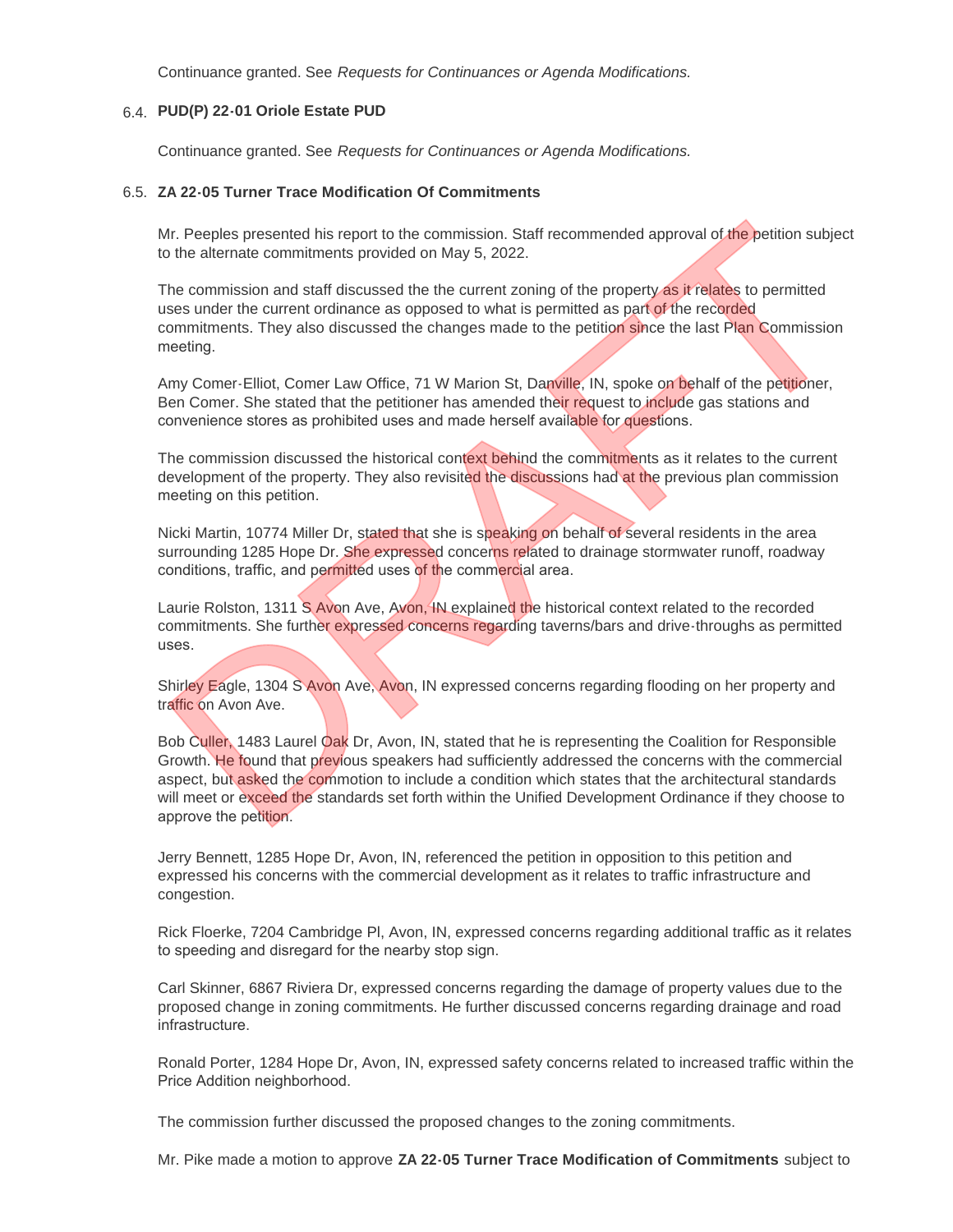the following conditions:

1. Subject to the alternate commitments provided to the Planning Director on May 5th, 2022 as attached within the staff report

2. That the petitioner agrees to add to the commitments compliance with the UDO standards as outlined within the Town Code.

Seconded by Ed Rosenbaum. Motion passed 5-0.

### **New Business** 7.

#### **DPR 22-09 Holiday Inn Express** 7.1.

Mr. Peeples presented his report to the commission. He noted that the petitioner filed revised plans subsequent to the publishing of the staff report. He stated that the revised plans did address some of the issues detailed within the staff report. Staff recommended approval of the waiver request for a reduced buffer yard and recommended approval of the petition subject to the following conditions: **Business**<br> **Business**<br> **REPR 22-09 Holiday Inn Express**<br> **REPR 22-09 Holiday Inn Express**<br> **M.** Peeples presented his report to the commission. He noted that the revised plans did address come of<br>
the subsequent to the pu

1. A photometric plan shall be reviewed and approved by the Zoning Administrator prior to the scheduling of a preconstruction meeting for the project.

2. Any revised plans must comply with all commitments and conditions noted as part of any approval granted;

3. The project receives an necessary review and approval by CrossRoad Engineers on behalf of the Town and the HC Drainage Board; and

4. The development will comply with all the relevant portions of the Subdivision Control Ordinance and the Town Code, and comments by Public Works, the Fire Department, and CrossRoad Engineers at the preconstruction meeting.

Mrs. Ransburg announced that the commission is now down to four present board members and stated that any approval would have to be unanimous and offered the petitioner the option to request a continuance. The petitioner declined.

The commission and staff discussed the changes to the plans that occurred after the staff report was published. Mr. Peeples stated that he had sufficient opportunity to review the revised plans and give a recommendation based upon those revised plans.

The petitioner, Pete Gensic, Gensic Engineering, 407 N Office Park, Fort Wayne, IN explained his proposal to the commission and justification for the waiver request.

Mrs. Ransburg opened the floor for public comment at 8:29 p.m. Hearing none, Mrs. Ransburg closed the floor for public comment at 8:29 p.m.

The commission discussed signs, parking lot ingress/egress, and buffer yard waiver request.

Mr. Guckenberger made a motion to approve Waiver #1 to allow for a reduced buffer yard. Seconded by Mr. Hiser. Motion passed 4-0.

Mr. Guckenberger made a motion to approve **DPR 22-09 Holiday Inn Express** subject to the following conditions:

1. A photometric plan shall be reviewed and approved by the Zoning Administrator prior to the scheduling of a preconstruction meeting for the project.

2. Any revised plans must comply with all commitments and conditions noted as part of any approval granted;

3. The project receives an necessary review and approval by CrossRoad Engineers on behalf of the Town and the HC Drainage Board; and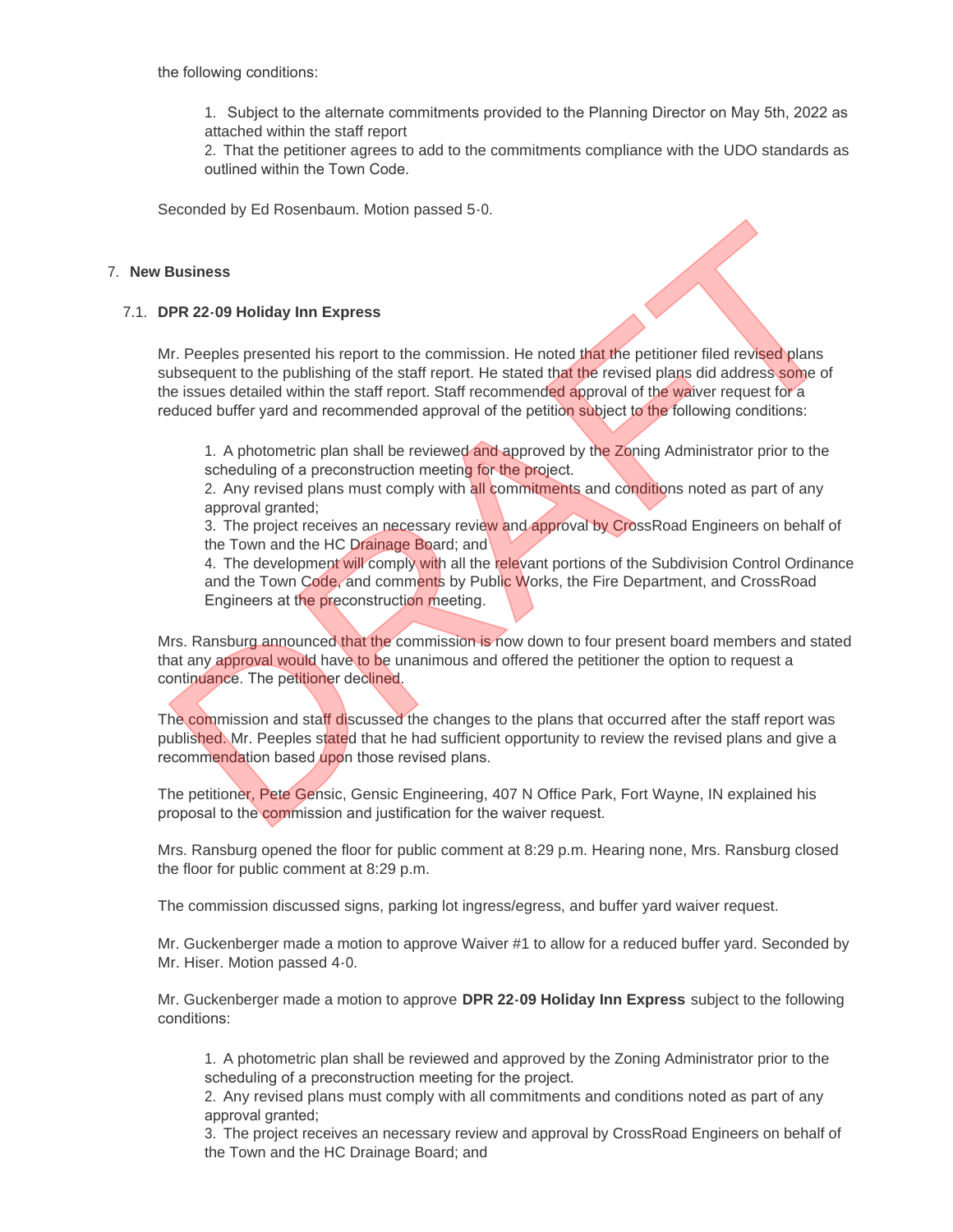4. The development will comply with all the relevant portions of the Subdivision Control Ordinance and the Town Code, and comments by Public Works, the Fire Department, and CrossRoad Engineers at the preconstruction meeting.

Seconded by Ed Rosenbaum. Motion passed 4-0.

## 7.2. ZA 22-06 Village Place Townhomes

Mr. Loera presented his report to the commission. Staff recommended approval subject to the conditions outlined within their staff report.

The commission discussed the emergency access and traffic and road improvements.

Town Manager, Ryan Cannon, discussed potential road improvements for 900 E.

Brian Tuohy, representing Lennar Homes, 50 S Meridian, Indianapolis, further explained the proposal to the commission.

The commission further inquired about the emergency access and discussed density standards, road improvements, and traffic congestion.

Mrs. Ransburg opened the floor for public comment at 9:15 p.m.

Tim Pettigrew, 8854 Prairie Trail, raised concerns regarding the written notice sent by the petitioner. He raised attention to an improper address within the notice letter. He further expressed concerns regarding traffic along 900 E and density of the housing. Example of the commission. Staff recommended approval subject to the<br>
Art. Loera presented in seport to the commission. Staff recommended approval subject to the<br>
The commission discussed the emergency access and traffic a

Brenda Pettigrew, 8854 Prairie Trail, felt that this was a good buffer use, but encouraged less density.

The commission discussed continuing the petition to allow for property notice to be sent to adjoining property owners.

Mr. Guckenberger made a motion to continue ZA 22-06 Village Place Townhomes to the June Plan Commission meeting. Seconded by Mr. Hiser. Motion passesd 4-0.

# **ZA 22-07 Floodplain Regulation Amendment**  7.3.

Mr. Peeples presented his report to the commission. Staff recommended that the Plan Commission forward a favorable recommendation of the text amendment to the Council.

Mrs. Ransburg opened the floor for public comment at 9:45 p.m. Hearing none, Mrs. Ransburg closed the floor for public comment.

Mr. Hiser made a motion to forward **ZA 22-07 Floodplain Regulation Amendment** to the Town Council with a favorable recommendation. Seconded by Mr. Rosesnbaum. Motion passed 4-0.

### **Other Business** 8.

## **Report Of Administrative Approvals By The Planning Director** 8.1.

Mr. Peeples informed the Plan Commission of four administrative approvals for the following:

- 1. Costco; Alternative landscape elements.
- 2. Harvest Landing, Lot 7; substitution of architectural materials